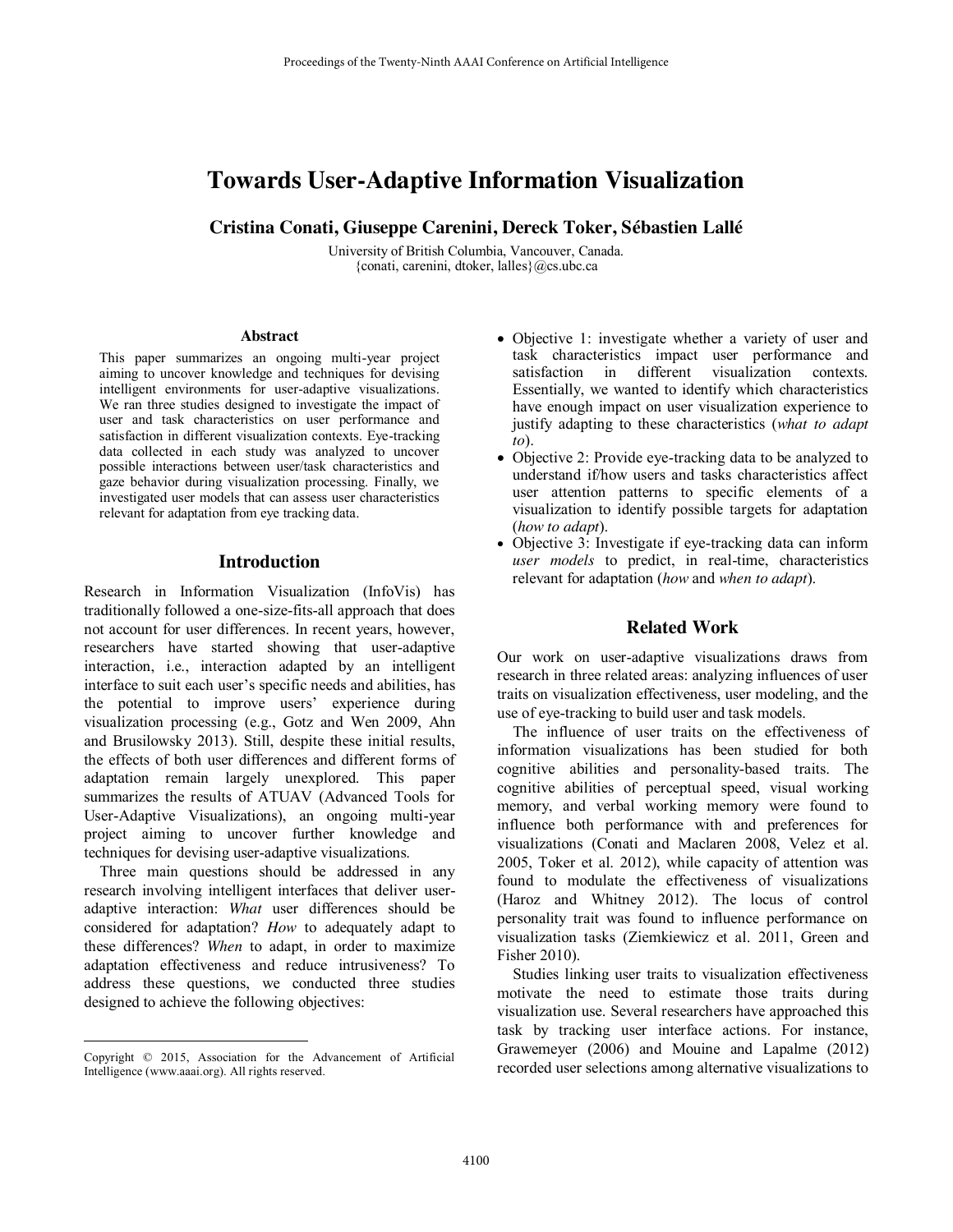

*Figure 1. Sample radar and bar graph used in the Bar/Radar study.*



*Figure 2. Sample bar chart used in the Intervention study.* 



*Figure 3. Sample ValueChart from the VC study, shown in horizontal layout.* 

recommend visualizations in subsequent tasks. Gotz and Wen (2009) track suboptimal user interaction patterns to recommend alternative visualizations for the current task. Ahn and Brusilovsky (2013) track a history of user search terms to customize the display of exploratory search results. Nazemi et al. (2013) track users' interaction data (mouse/keyboard) to customize the visualization of bibliographic entries.

Gaze data has been shown to be a valuable source of information for user modeling in various domains. For instance, Eivazi and Bednarik (2011) used gaze data to predict user strategies when solving a puzzle game. Kardan and Conati (2013) and Bondareva et al. (2013) use gaze to predict student learning with educational software, while Jaques et al. (2014) and D'Mello et al. (2013) leverage it for affect prediction. Liu et al. (2009) predict skill level differences between users in collaborative tasks, while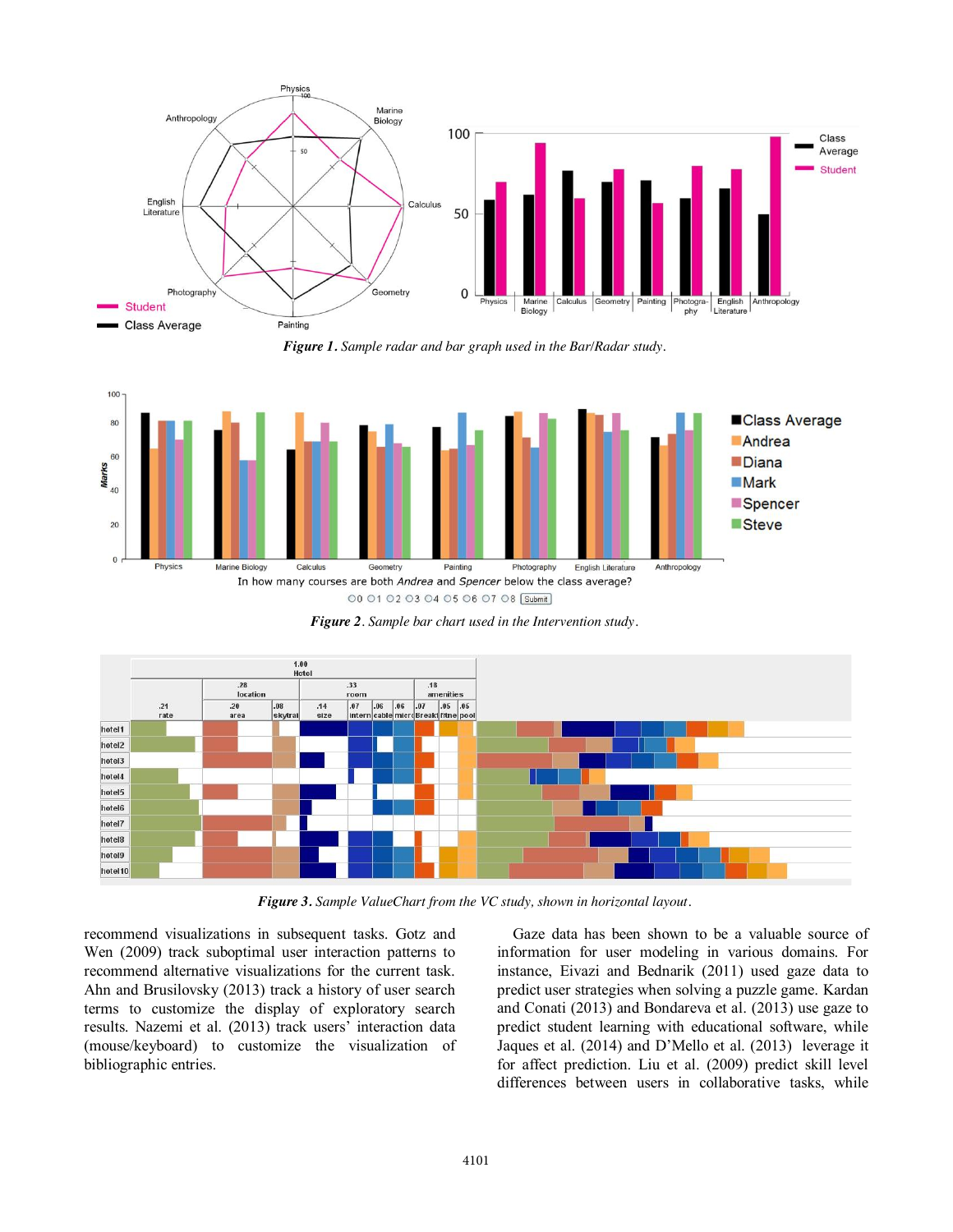Tang et al. (2012) detect domain expertise. In HCI, Iqbal et al. (2005) track pupil sizes to detect cognitive workload during task execution. Jang et al. (2014) use gaze and pupil sizes to identify human implicit visual search intention. Finally, Plumlee and Ware (2006) use eye movements to investigate differences in user accuracy between alternative visualization interfaces.

#### **User Studies**

Our first study (Toker et al. 2012) looked at the three objectives above in the context of using two InfoVis techniques: bar graphs and radar graphs (*Bar/Radar study* from now on – see Figure 1). The second study (Carenini et al. 2014) extended the first study by evaluating four different visual prompts (see Figure 4) designed to help users process bar graphs, with the long term goal of understanding which, if any, of these visual prompts could be suitable as adaptive interventions under specific circumstances (*Intervention study* from now on – see Figure 2). While the first two studies involved visualizations that could only be processed visually, the third study (Conati et al. 2014) extended our investigation to *interactive visualizations*, i.e., visualizations that provide users with a variety of functionalities to explore the visualized data interactively. We refer to this study as *VC study*, because it targeted an interactive visualization called ValueChart (see Figure 3), which is designed to support users in decision making tasks involving preferential choice (i.e., the process of selecting the best option out of a possibly large set of alternatives based on multiple attributes).



*Figure 4. Visual prompts evaluated in the Intervention study, aimed at facilitating visualizaton processing using various highlighting techniques.*

 In all three studies we collected information on a variety of user characteristics that could affect a user's visualization experience. These include *visualization expertise*, as well as three cognitive measures*: perceptual speed (PS)*, *visual working memory (visWM)* and *verbal* 

*working memory (verbWM)*. The Intervention and VC study also included *locus of control*, a personality trait that other studies have shown to impact visualization effectiveness (Ziemkiewicz et al. 2011). The VC study also includes measures of *task expertise*, i.e., expertise in making preferential choices in general and by using visualization aids.

 All three studies considered different task types and varied task complexity, to investigate if and how these task characteristics influence the impact of user differences on visualization experience. The Bar/Radar study (Toker et al. 2012) included 5 different task types, chosen from a set of *low-level* analysis tasks identified as largely capturing people's activities while employing information visualization (e.g., retrieve the value of a specific datapoint, find the datapoint with an extreme value in the dataset) (Amar et al. 2005). The study also varied task complexity by visualizing two datasets of different size (i.e., consisting of either two or three data series respectively). The Intervention study (Carenini et al. 2014) and VC study (Conati et al. 2014) also varied task type and complexity, but in order to limit the number of experimental conditions, complexity was varied by selecting task types that were, respectively, among the simplest and the most complex in Amar et al. (2005) rather than including multiple datasets of different complexity. In addition to low-level visualization tasks derived from Amar et al. (2005), the VC study also included a *high-level* task of using ValueChart to explore at will a set of alternatives (e.g., movies to watch), and select the preferred item.

 Dependent measures were collected in terms of both performance (e.g., logged task completion time), as well as subjective measures of user satisfaction. In addition, in each study users' gaze was tracked via a Tobii T120 eyetracker.

 We analyzed the data collected in the studies in three different ways. To investigate the impact of user and task characteristics on visualization experience (Objective 1), we ran linear mixed-effects model (Mixed Model) analyses with user and task characteristics as factors/covariates, and performance and satisfaction measures as dependent variables (Toker et al. 2012, Carenini et al. 2014, Conati et al. 2014). To investigate the impact of user/task characteristics on gaze behavior (Objective 2), we ran similar mixed models where the dependent variables were a variety of summative statistics on gaze measures, e.g., rate of gaze fixations, average fixation length, percentage of gaze transitions between salient areas of the visualization known as Areas of Interest, or AOI (Toker et al. 2013, Toker et al. 2014). Finally, to investigate whether gaze data can help build user models that predict relevant user/task characteristics during visualization processing (Objective 3), we conducted machine learning experiments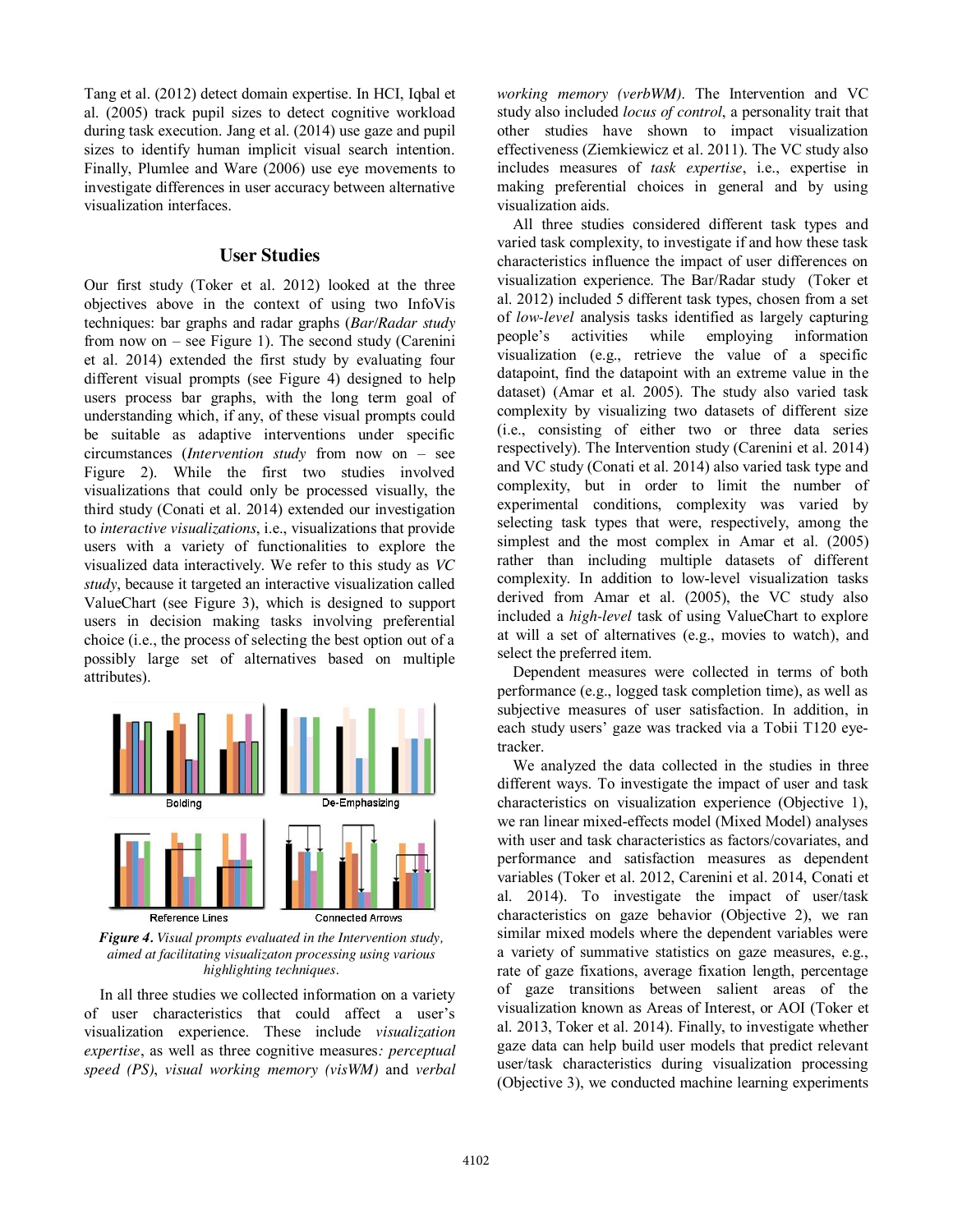that leveraged different feature sets based on gaze data to predict user performance and cognitive/personality traits, as well as task type and difficulty (Steichen et al. 2013, Steichen et al. 2014, Gingerich and Conati 2015). We have completed all types of analysis for both the Bar/Radar study (Toker et al. 2012, Toker et al. 2013, Steichen et al. 2014) and the Intervention study (Carenini et al. 2014, Toker et al. 2014, Gingerich and Conati 2015), whereas for the VC study we have so far performed only the analysis related to Objective 1 (Conati et al. 2014).

 In the next section we summarize a selection of results from the analyses. All results reported are statistically significant at the .05 level (adjusted for multiple comparisons), unless otherwise qualified.

# **Overview of Results**

### **Impact of user characteristics on performance**

**Bar/Radar study (Toker et al. 2012).** For simple tasks (i.e., tasks performed with the simpler dataset) we found, not surprisingly, that higher PS corresponded to faster completion time with both visualizations. However, we also found an interaction effect between PS and visualization type, there was larger difference in time performance between bar and radar graphs for users with low PS than for users with high PS. This result is important because it confirms the finding in (Conati and Maclaren 2008) that PS is a cognitive measure that can impact the *compared effectiveness* of two different visualizations, at least when one of them is a radar graph.

 For more complex tasks, the main effect of PS becomes marginally significant, but still has a medium-large effect size. Individual differences also impacted user subjective preferences. Users with high visWM gave higher preference ratings to radar graphs than users with low visWM, and users with low verbWM found bar graphs easier to use than users with high verbWM.

**Intervention study (Carenini et al. 2014).** While there was no impact of cognitive abilities or locus of control on task performance with simple tasks (i.e., tasks asking users to retrieve a specific value from a bar chart), for more complex tasks (requiring users to compute aggregate measures over a subset of the data) all three cognitive abilities (PS, visWM, and verbWM) had an impact<sup>1</sup>: users with higher values of these abilities performed significantly better in terms of a performance measure combining accuracy and completion time. These results indicate that task complexity can significantly impact user performance depending on cognitive abilities, and suggests that users with lower cognitive abilities would benefit from

adaptive interventions when tasks get harder. It should be noted that while the result for PS aligns with results in previous work (Toker et al. 2012), for visWM and verbWM the Intervention study is the first to connect these two cognitive traits to objective task performance (as opposed to subjective user preferences) with a visualization, possibly because previous studies relied on tasks that were not complex enough to detect these effects. In terms of possible influences of individual differences on the effectiveness of the different visual prompts (interventions) tested in the study, none were found for task performance: all interventions had a similar positive impact on users' performance, and were better than receiving no intervention (except for the "Reference Lines" intervention with complex tasks). Individual differences however, affected users' subjective measures of intervention *usefulness*. Specifically, differences in visWM affected the usefulness ratings for "Bolding" and "Reference Lines" interventions. This finding confirms the influence of visWM on subjective ratings found in (Toker et al. 2012).

**VC study (Conati el al. 2014).** We investigated the effect of user characteristics on performance for low and high level tasks, mediated by two visualization layouts (vertical and horizontal<sup>2</sup>). These layouts can be considered as a possible form of personalization since previous studies with ValueChart suggest that they are not equivalent in terms of user performance. For low-level tasks, interaction effects were found between task type and each of: visualization expertise, PS, visWM, and verbWM. Once again, no effect was found for locus of control. Users with lower visualization expertise are significantly slower in more complex low-level tasks, suggesting that personalized support should be available to non-experts for such tasks. In general, as we found for the Intervention study, lower levels of user PS and verbWM negatively impacted performance on specific task types. However, for all low-level tasks, users with lower visWM were significantly faster than users with higher visWM when they worked with a horizontal layout, contrary to previous findings showing that lower visWM users are at a disadvantage. This result is important because it indicates that giving users the appropriate visual artifacts for their cognitive abilities (e.g., a horizontal layout for low visWM) can compensate for limitations in these abilities.

 For high-level tasks, users with low self-rated frequency of using visualizations to make preferential choices spent significantly less time making decisions with the vertical layout than with the horizontal layout, while maintaining similar levels of decision confidence or decision

 $\overline{a}$ <sup>1</sup> No effect was found for locus of control.

 $\overline{a}$ <sup>2</sup> Figure 3 shows the horizontal layout. The vertical layout corresponds to the horizontal one rotated counter clockwise by 90 degrees.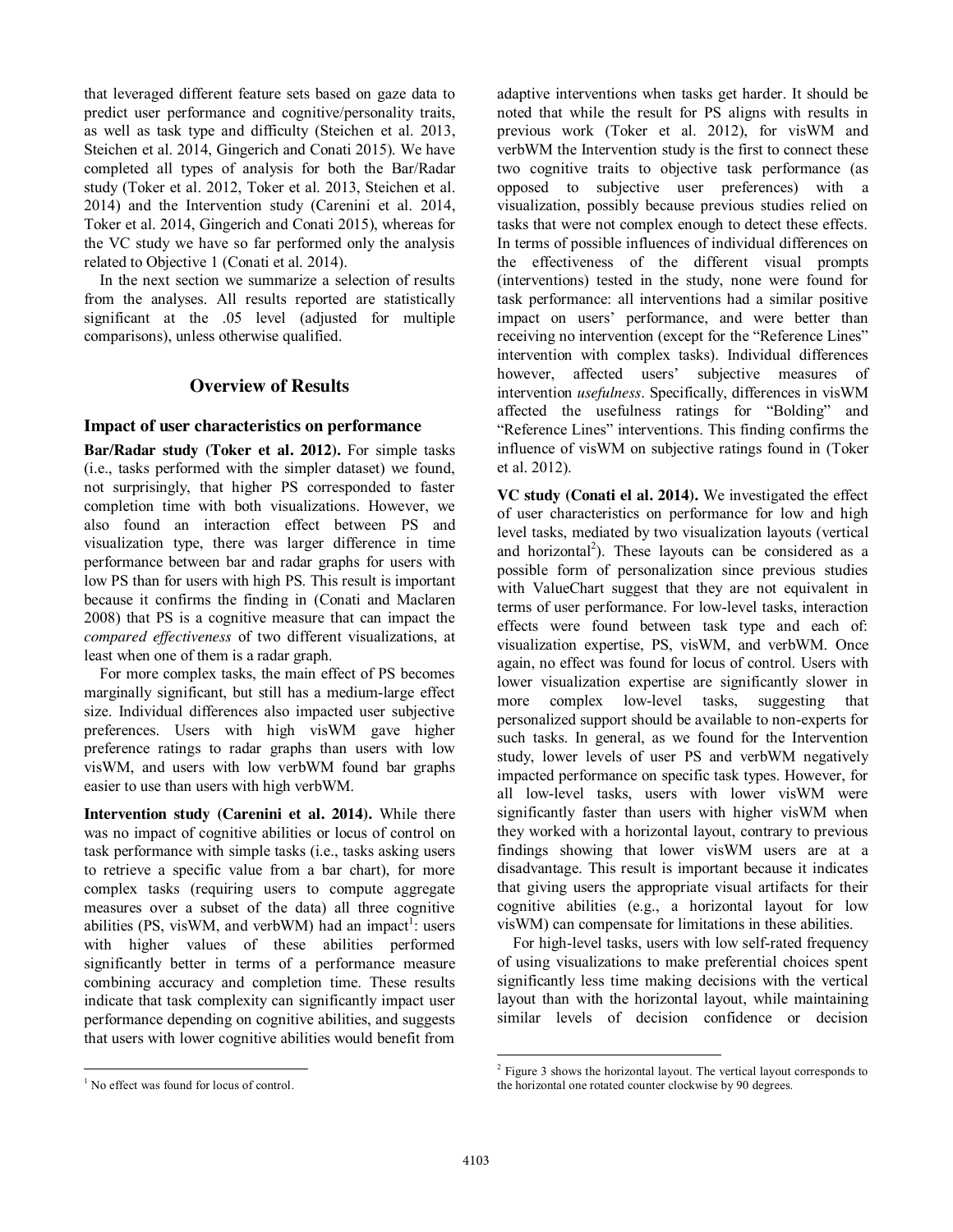satisfaction as with the horizontal layout. This suggests that personalization based on layouts could increase efficacy on high-level decision making tasks.

Table 1 summarizes all the main significant effects of user characteristics found in our analyses.

|                                   | Perceptual<br><b>Speed</b> | <b>VerbalWM</b>        | <b>VisualWM</b>                                                   | <b>Visualization</b><br><b>Expertise</b> |
|-----------------------------------|----------------------------|------------------------|-------------------------------------------------------------------|------------------------------------------|
| Bar /Radar<br>study               | Task<br>performance        | Ease-of-use<br>ratings | Bar vs.<br>Radar<br>preference<br>ratings                         |                                          |
| <i>Intervention</i> Task<br>study | performance                | Task<br>performance    | Task<br>performance<br>Ease-of-use<br>ratings of<br>interventions |                                          |
| VC study                          | Task<br>performance        | Task<br>performance    | Task<br>performance                                               | Task<br>performance                      |

*Table 1. Features on which each user characteristic has a significant impact per experiment.* 

## **Analysis of eye-tracking data**

We investigated (i) if user characteristics impact gaze behavior during visualization processing tasks, and (ii) which gaze features are the most influenced by user characteristics *(Objective 2)*. We summarize here some of the results that can be leveraged to understand how to provide user-adaptive interventions.

 In the Bar/Radar study (Toker et al. 2013) we found that PS significantly impacted gaze behavior, influencing fixation rate and gaze measures relating to the *legend*, *labels* and *graph* regions (Areas of Interests, or AOI, from now on). For instance, users with low PS spent more time and transitioned more often to the labels AOI and legend AOI regions of the visualization. This effect was more pronounced when performing difficult tasks. This finding suggests supporting users with low PS (e.g., older adults and people with autism) in terms of legend/label processing, especially for more difficult tasks, given that these users have lower performance, as discussed in the previous section (Toker et al. 2012). Similar results and conclusions for label processing were found in the Intervention study, i.e., users with low PS had lower performance and spent more time processing the labels AOI region of the visualization with complex tasks (Toker et al. 2014).

The Intervention study, in addition, uncovered analogous finding for visVW and verbWM. Users with lower levels of these measures tended to have worse task performance, as discussed above, which can be explained by the impact that these measures were found to have on different elements of the Intervention study visualizations. For instance, users with low visWM spent more time and transitioned more often to the *answer input* AOI region of

the visualization on complex tasks, suggesting that these users likely have difficulty connecting the answer options in the input area with the information in the graph. This, in turn causes them to go back and forth between the input and the other graph areas more often than high visWM users do. This behavior can explain why in this study low visWM users were found to be slower at solving the tasks than their high visWM counterparts. This combination of findings suggest that we may want to experiment with designing adaptive support for low visWM users that focuses on facilitating processing of the input options in relation to the task (e.g., experiment with different input methods or visual representations of radio buttons). Similarly, users with low verbWM spend more of their time reading the textual elements of the visualization (legend, labels, and question AOIs). This effect can explain the increase in task response time that we found for low verbWM users, indicating that it is worthwhile to investigate adaptive interventions that aid the processing of a visualization's textual components for these users. All the above results provide evidence that users with lower cognitive abilities could benefit from adaptive interventions that can help them process visualizations components that may affect their task performance, and that eye gaze analysis can help identify these components.

## **Classification experiments based on gaze data**

We investigated if user characteristics, task complexity, and user performance can be predicted solely based on eye tracking data (Objective 3) for both the Bar/Radar and Intervention studies (Steichen et al. 2103, 2014; Gingerich and Conati 2015).

 For both datasets, we were able to build classifiers that predict each of the above measures with accuracy significantly better than majority baseline classifiers, relatively early on from the start of a target visualization task. Classification accuracy for predicting task type reaches 79-81% after observing only 10% of the gaze data for that task. This result has direct implications for a system's ability to provide useful adaptive support to users, given the strong influence that task type/complexity has on user performance, as discussed above. For instance, using gaze data, a user-adaptive module built for these two visualizations (i.e., bar and radar graphs) would be able to distinguish whether a user is engaged in an easier or more complex task, and then consider suitable adaptations accordingly. User performance classification (i.e., predicting if a user will finish a task quickly/slowly) complements task type classification by identifying occasions in which users are most in need of support, and in our experiments it reaches accuracies in the range of 78- 85% after seeing 10% of the gaze data. Classification of user cognitive abilities, which can be useful for the fine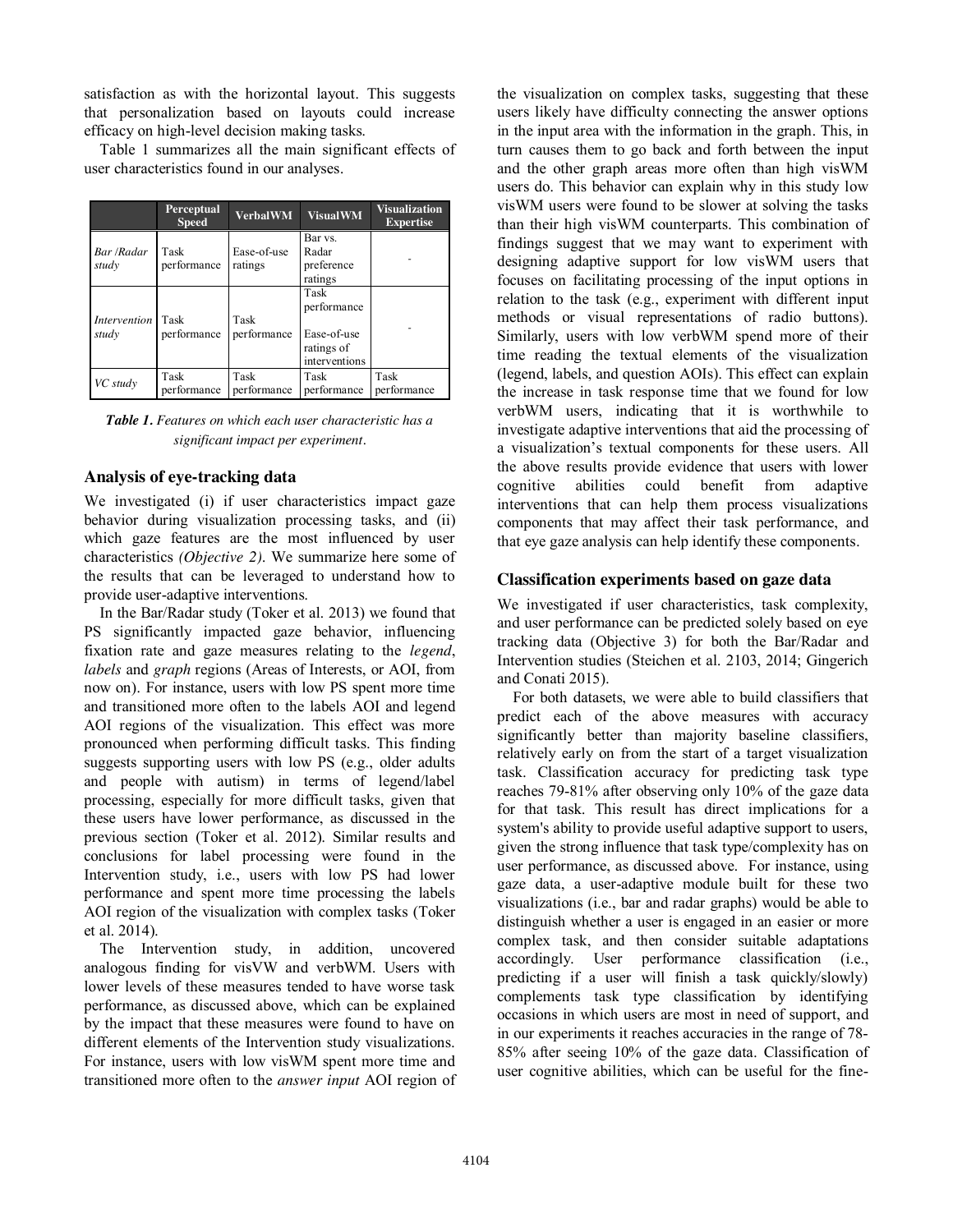grained tailoring of visualization support, has lower accuracies in the 60-64% range, indicating that task type and user performance have a stronger impact on user gaze behaviors than these cognitive measures. Still, it should be noted that these accuracies are achieved after seeing user gaze for only one task, and tasks in these two studies are basic short ones (on average less than one minute). As users completed multiple tasks in each study, higher classification accuracies could likely be achievable by allowing the system to track user gaze across many tasks.

# **Discussion and Conclusions**

The long-term goal of the research discussed in this paper is to devise intelligent user-adaptive visualizations that can adapt in real time to the specific needs and abilities of each individual user. Based on the results found in the three user studies overviewed in this paper, we can identify two broad categories of adaptive support.

 The first category consists of *delivering adaptive interventions* that can help the user process a given visualization. For instance, findings from the Intervention study suggest that in the presence of complex tasks:

- Users with low perceptual speed may benefit from interventions that help them process the labels in the visualization
- Users with low visual working memory should be given support with how their answers are submitted (e.g., using radio buttons vs. drop-down menus)
- Users with low verbal working memory can be helped by adaptive interventions that emphasize any or all textual elements of the visualization.

 The second category of adaptive support consists of *selecting the best visualization or visualization layout* among a set of alternatives. For instance, findings in the Bar/Radar study suggest that:

- Users with low perceptual speed should be given bar graphs instead of radar graphs when working with information seeking tasks, because they are faster with them.
- Users with high visual working memory or expertise with radar graphs should be given this type of visualization because they are likely to prefer it to bar graphs.

Similarly, the VC study findings suggest that:

- When performing low-level visualization tasks with ValueChart users with lower visual working memory should be given a horizontal layout, which allows these users to compensate for their visual working memory limitations.
- When performing high-level decision-making tasks with ValueChart, users with limited expertise in using visualizations for decision making should be given a vertical layout, as they spent less time making their

decision with this layout at no cost of decision confidence and satisfaction.

 In order to provide adaptive support as described above, an adaptive visualization needs to be able to assess in real time when interventions are needed and why. We have presented promising results with two different datasets (from the Bar/Radar study and from the Intervention study) showing that classifiers based solely on tracking gaze data can predict early on during a task whether the user may need help because they are showing low performance with the current visualization set up. We also showed early accurate prediction of type/complexity of the visualization task a user is working on, which affects the type of support the user may need. Accurate information on the user's cognitive abilities that can further qualify the type of adaptive support to be provided is harder to obtain using solely gaze data on the current user task, although our classifiers still perform significantly better than majority class baseline classifiers. One of our threads for future work involves investigating ways to increase prediction accuracy for a user's cognitive abilities, for instance by (i) classifying over more than one task; (ii) looking at additional features for classification such as pupil-based measures and action-based features when available (e.g. in the ValueChart dataset). A second thread involves designing some of the different adaptation strategies identified in this paper, and evaluate their effectiveness first via Wizard of Oz studies and then by implementing the actual adaptive cycle. Finally, we are looking at practical applications of our approaches. For instance, we are looking at using existing corpora of multimodal documents (e.g., articles from the Economist) which contain graphs, text that describes different aspects of the graphs, and explicit links between related sentences and graph elements. Our goal is to build mechanisms that track when a user is reading sentences that require attention to the graph and solicit attention to the relevant graphical elements in an adaptive manner.

**Acknowledgements:** We would like to that the many contributors to this work including: Ben Steichen, Matt Gingerich, Mike Wu, Enamul Hoque, Jim Enns, and Mike Walsh. This work was made possible thanks to funding from NSERC through the Grant: STPG381322-09.

#### **References**

Ahn, J. and Brusilovsky, P. 2013. Adaptive visualization for exploratory information retrieval. *Information Processing and Management* 49(5):1139–1164.

Amar, R,, Eagan, J. and Stasko, J. 2005. Low-Level Components of Analytic Activity in Information Visualization. In *Proc. of the 2005 IEEE Symposium on Information Visualization*, 15–21. Washington, DC: IEEE.